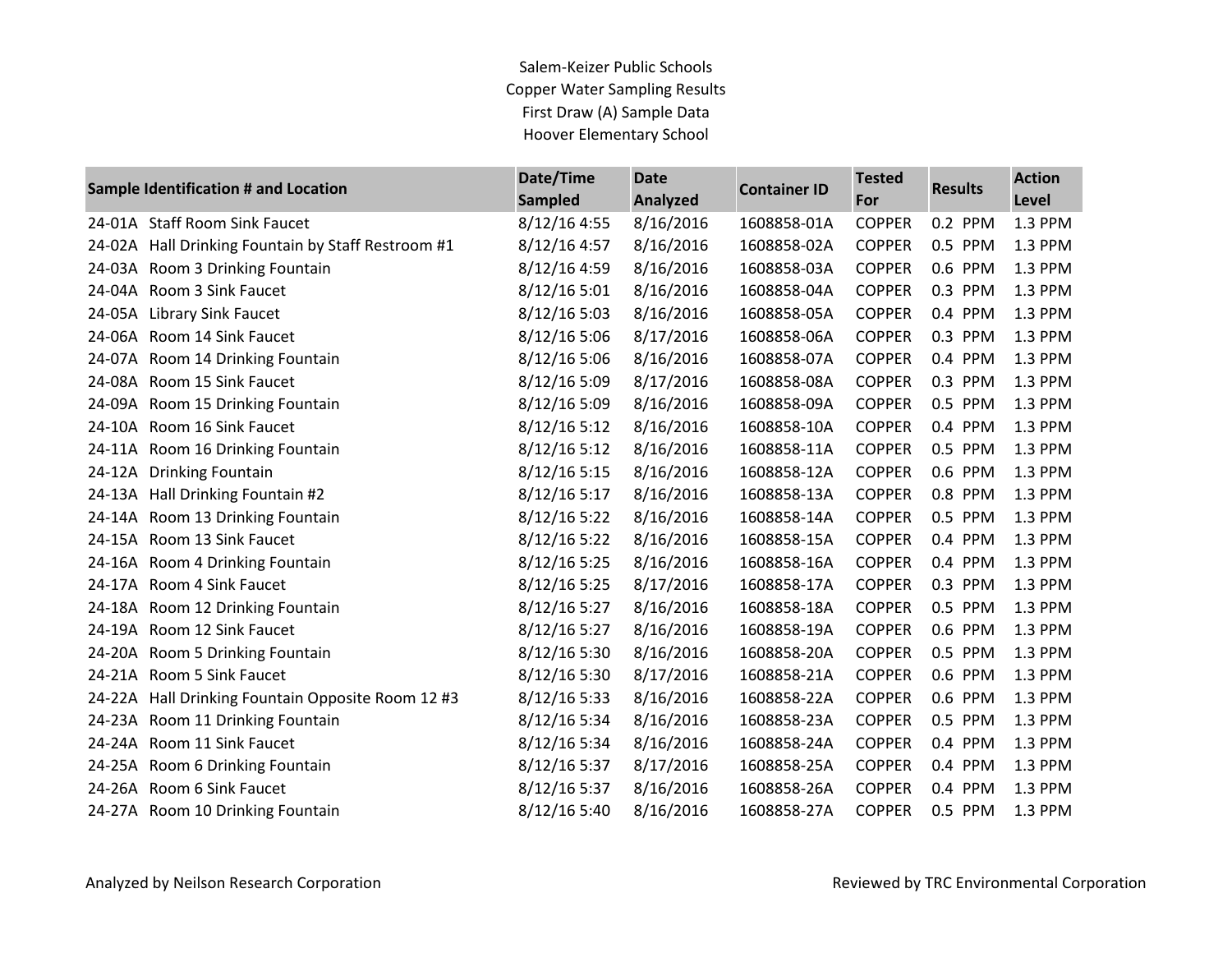Salem-Keizer Public Schools Copper Water Sampling Results First Draw (A) Sample Data Hoover Elementary School

|        | Sample Identification # and Location | Date/Time<br><b>Sampled</b> | <b>Date</b><br>Analyzed | <b>Container ID</b> | <b>Tested</b><br>For | <b>Results</b> | <b>Action</b><br><b>Level</b> |
|--------|--------------------------------------|-----------------------------|-------------------------|---------------------|----------------------|----------------|-------------------------------|
| 24-28A | Room 10 Sink Faucet                  | 8/12/16 5:40                | 8/17/2016               | 1608858-28A         | <b>COPPER</b>        | 0.5 PPM        | 1.3 PPM                       |
| 24-29A | Room 7 Drinking Fountain             | 8/12/16 5:43                | 8/16/2016               | 1608858-29A         | <b>COPPER</b>        | 0.4 PPM        | 1.3 PPM                       |
| 24-30A | Room 7 Sink Faucet                   | 8/12/16 5:43                | 8/16/2016               | 1608858-30A         | <b>COPPER</b>        | 0.3 PPM        | 1.3 PPM                       |
| 24-31A | <b>Hall Drinking Fountain</b>        | 8/12/16 5:50                | 8/16/2016               | 1608858-31A         | <b>COPPER</b>        | 0.6 PPM        | 1.3 PPM                       |
|        | 24-32A Room 8 Drinking Fountain      | 8/12/16 5:52                | 8/16/2016               | 1608858-32A         | <b>COPPER</b>        | 0.5 PPM        | 1.3 PPM                       |
| 24-33A | Room 8 Sink Faucet                   | 8/12/16 5:52                | 8/16/2016               | 1608858-33A         | <b>COPPER</b>        | 0.4 PPM        | 1.3 PPM                       |
| 24-34A | Room 9 Drinking Fountain             | 8/12/16 5:54                | 8/16/2016               | 1608858-34A         | <b>COPPER</b>        | 0.5 PPM        | 1.3 PPM                       |
|        | 24-35A Room 9 Sink Faucet            | 8/12/16 5:54                | 8/16/2016               | 1608858-35A         | <b>COPPER</b>        | 0.5 PPM        | 1.3 PPM                       |
| 24-36A | <b>Nurses Station Sink Faucet</b>    | 8/12/16 6:03                | 8/17/2016               | 1608858-36A         | <b>COPPER</b>        | 0.3 PPM        | 1.3 PPM                       |
| 24-37A | Room 17 Sink Faucet                  | 8/12/16 6:04                | 8/16/2016               | 1608858-37A         | <b>COPPER</b>        | 0.2 PPM        | 1.3 PPM                       |
|        | 24-38A Room 17 Drinking Fountain     | 8/12/16 6:04                | 8/16/2016               | 1608858-38A         | <b>COPPER</b>        | 0.4 PPM        | 1.3 PPM                       |
| 24-39A | Room 18 Sink Faucet                  | 8/12/16 6:07                | 8/17/2016               | 1608858-39A         | <b>COPPER</b>        | 0.4 PPM        | 1.3 PPM                       |
| 24-40A | Room 18 Drinking Fountain            | 8/12/16 6:07                | 8/16/2016               | 1608858-40A         | <b>COPPER</b>        | 0.5 PPM        | 1.3 PPM                       |
|        | 24-41A Room 2 Drinking Fountain      | 8/12/16 6:10                | 8/16/2016               | 1608858-41A         | <b>COPPER</b>        | 0.5 PPM        | 1.3 PPM                       |
| 24-42A | Room 2 Sink Faucet                   | 8/12/16 6:10                | 8/16/2016               | 1608858-42A         | <b>COPPER</b>        | 0.4 PPM        | 1.3 PPM                       |
| 24-43A | Room 19 Sink Faucet                  | 8/12/166:13                 | 8/16/2016               | 1608858-43A         | <b>COPPER</b>        | 0.3 PPM        | 1.3 PPM                       |
|        | 24-44A Room 19 Drinking Fountain     | 8/12/16 6:13                | 8/17/2016               | 1608858-44A         | <b>COPPER</b>        | 0.4 PPM        | 1.3 PPM                       |
| 24-45A | Room 1 Drinking Fountain             | 8/12/16 6:16                | 8/16/2016               | 1608858-45A         | <b>COPPER</b>        | 0.7 PPM        | 1.3 PPM                       |
| 24-46A | Room 1 Sink Faucet                   | 8/12/16 6:16                | 8/16/2016               | 1608858-46A         | <b>COPPER</b>        | 0.5 PPM        | 1.3 PPM                       |
|        | 24-47A Hall Drinking Fountain #4     | 8/12/16 6:19                | 8/16/2016               | 1608858-47A         | <b>COPPER</b>        | 0.6 PPM        | 1.3 PPM                       |
| 24-48A | Cafeteria Drinking Fountain          | 8/12/16 6:21                | 8/16/2016               | 1608858-48A         | <b>COPPER</b>        | 0.6 PPM        | 1.3 PPM                       |
| 24-49A | Kitchen Double Sink Faucet           | 8/12/16 6:24                | 8/16/2016               | 1608858-49A         | <b>COPPER</b>        | 0.4 PPM        | 1.3 PPM                       |
| 24-50A | Kitchen Single Sink Faucet           | 8/12/16 6:24                | 8/16/2016               | 1608858-50A         | <b>COPPER</b>        | 0.4 PPM        | 1.3 PPM                       |
|        | 24-51A Gym Drinking Fountain         | 8/12/16 6:29                | 8/16/2016               | 1608858-51A         | <b>COPPER</b>        | 0.3 PPM        | 1.3 PPM                       |
|        | 24-52A Music Room Sink Faucet        | 8/12/16 6:32                | 8/17/2016               | 1608858-52A         | <b>COPPER</b>        | 0.6 PPM        | 1.3 PPM                       |
|        | 24-53A Office Sink Faucet            | 8/12/16 6:42                | 8/16/2016               | 1608858-53A         | <b>COPPER</b>        | 0.3 PPM        | 1.3 PPM                       |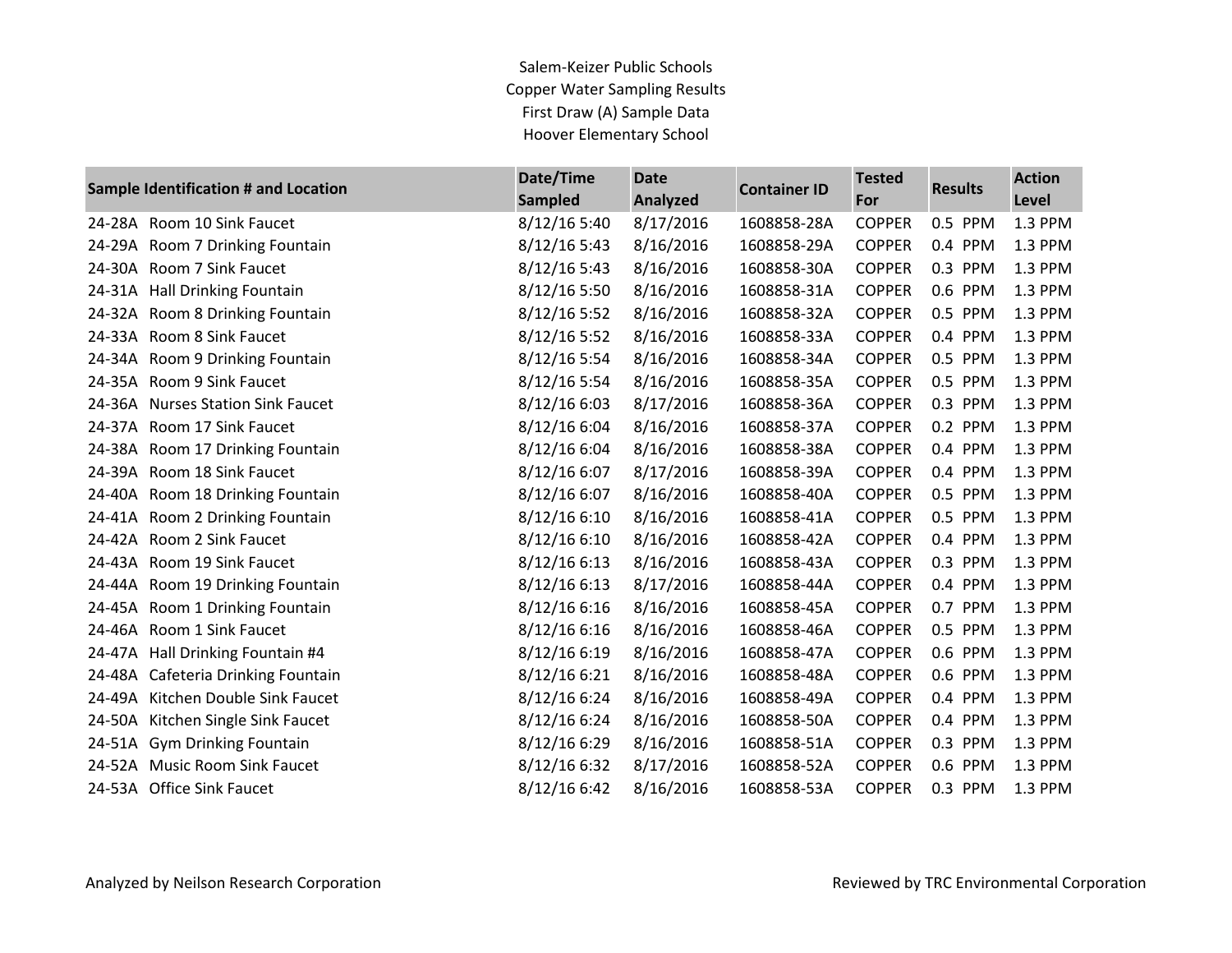Salem-Keizer Public Schools Copper Water Sampling Results First Draw (A) Sample Data Hoover Elementary School

| Sample Identification # and Location              | Date/Time<br><b>Sampled</b> | <b>Date</b><br>Analyzed | <b>Container ID</b> | <b>Tested</b><br>For | <b>Results</b> | <b>Action</b><br>Level |
|---------------------------------------------------|-----------------------------|-------------------------|---------------------|----------------------|----------------|------------------------|
| EPA Action Level for Copper in Schools is 1.3 PPM |                             |                         |                     |                      |                |                        |
| <b>SKPS Action Level for Copper is 1.3 PPM</b>    |                             |                         |                     |                      |                |                        |

**Highlighted samples are at or exceed the Salem-Keizer Public Schools (SKPS) Action Level**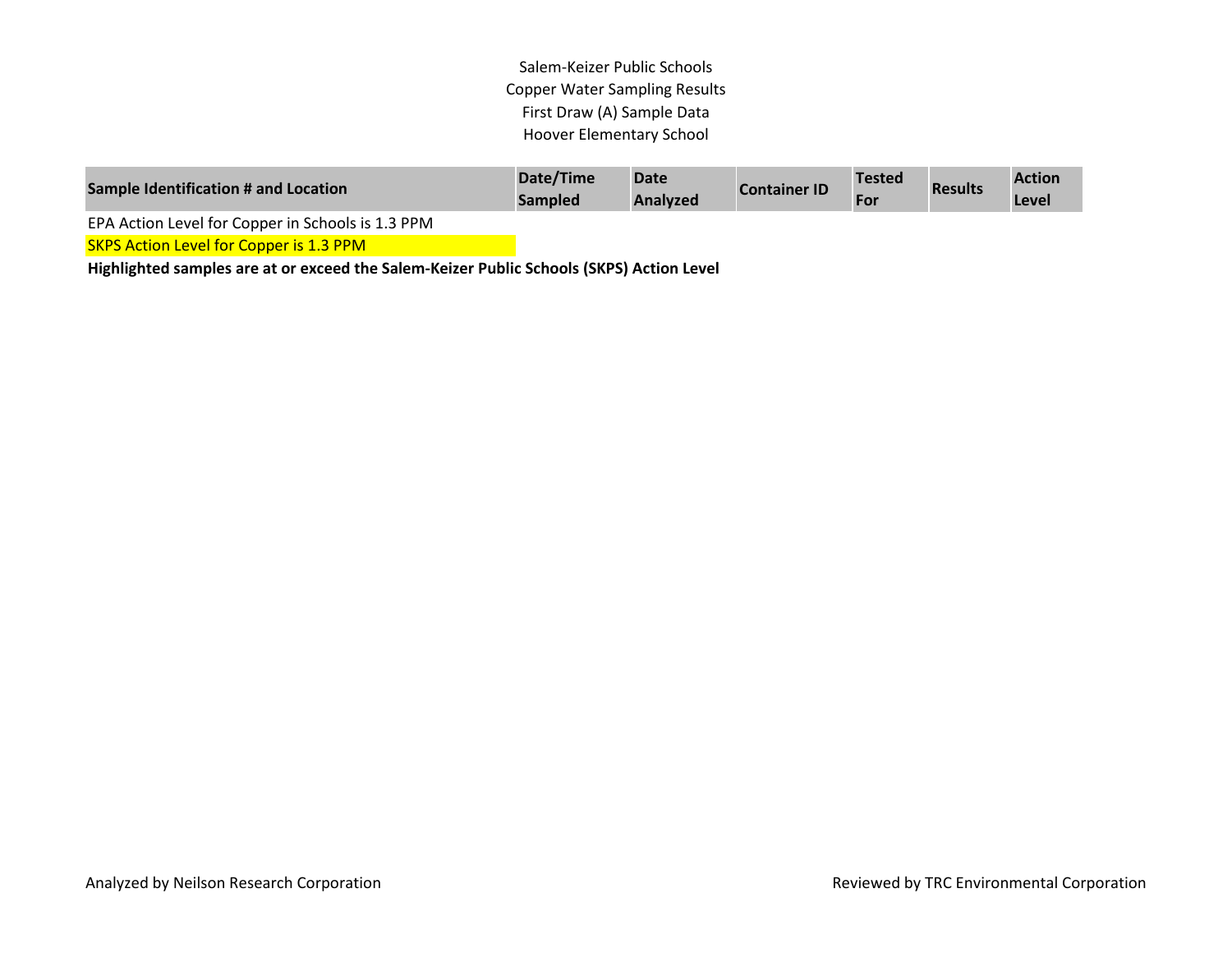## Salem-Keizer Public Schools Copper Water Sampling Results Flushed (B) Sample Data Hoover Elementary School

| <b>Sample Identification # and Location</b>                                              | Date/Time<br><b>Collected</b> | <b>Date</b><br>Analyzed | <b>Container ID</b> | <b>Tested</b><br>For | <b>Result</b> | <b>Action</b><br>Level |
|------------------------------------------------------------------------------------------|-------------------------------|-------------------------|---------------------|----------------------|---------------|------------------------|
| <b>Music Room Sink Faucet</b><br>24-52B                                                  | 8/12/16 6:33 AM 9/2/2016      |                         | 1608859-52A         | <b>COPPER</b>        | 0.7 PPM       | $1.3$ PPM              |
|                                                                                          |                               |                         |                     |                      |               |                        |
| EPA Action Level for Copper in Schools is 1.3 PPM                                        |                               |                         |                     |                      |               |                        |
| <b>SKPS Action Level for Copper is 1.3 PPM</b>                                           |                               |                         |                     |                      |               |                        |
| Highlighted samples are at or exceed the Salem-Keizer Public Schools (SKPS) Action Level |                               |                         |                     |                      |               |                        |